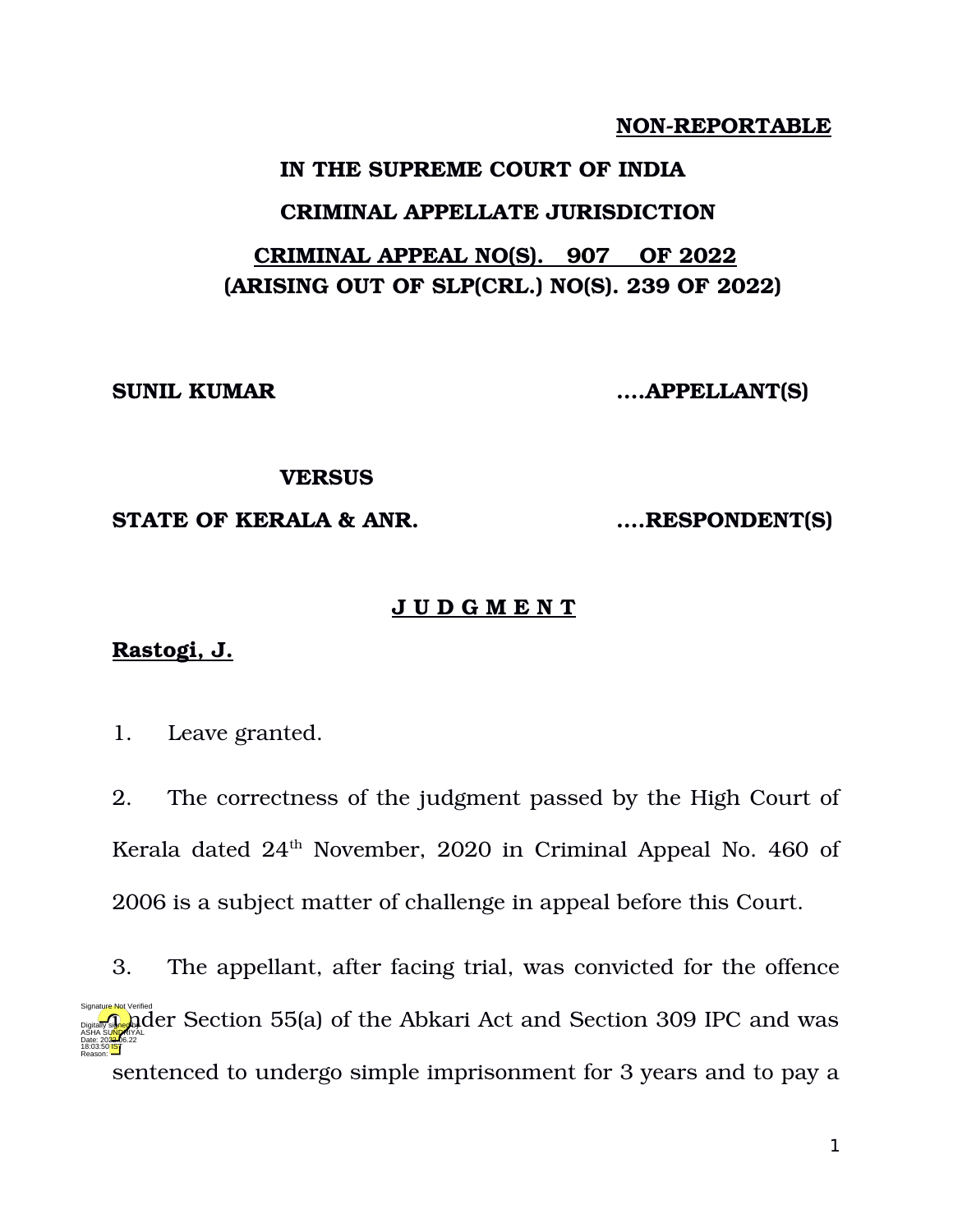fine of Rs.1,00,000/ (Rupees One Lakh only) each, in default of payment of fine, to undergo simple imprisonment for one year under Section 55(a) of Abkari Act and further sentenced to pay fine of Rs.2,000/- (Rupees Two Thousand only) under Section 309 IPC by the learned Additional Sessions Judge by judgment dated 7<sup>th</sup> October 2005.

4. On appeal being preferred, the High Court while upholding conviction, modified the sentence to undergo simple imprisonment for 2 years and to pay a fine of Rs.  $1,00,000/$ -(Rupees One Lakh only), in default of payment of fine, to undergo simple imprisonment for one year and conviction and sentence under Section 309 IPC was set aside, that became a subject matter of challenge in appeal before this Court.

5. As per the case of the prosecution, the appellant under the leadership of co-accused (A-3 to A-5) was found dealing with spirit and for that purpose,  $A-3$  had taken house on rent.  $A-3$  to  $A-5$ bought 3000 litres of spirit in 86 cans each containing 35 litres and stored the same in two rooms on the upstairs of the above said house, and entrusted the same to the appellant  $(A-1)$  and  $A-2$  to deal

2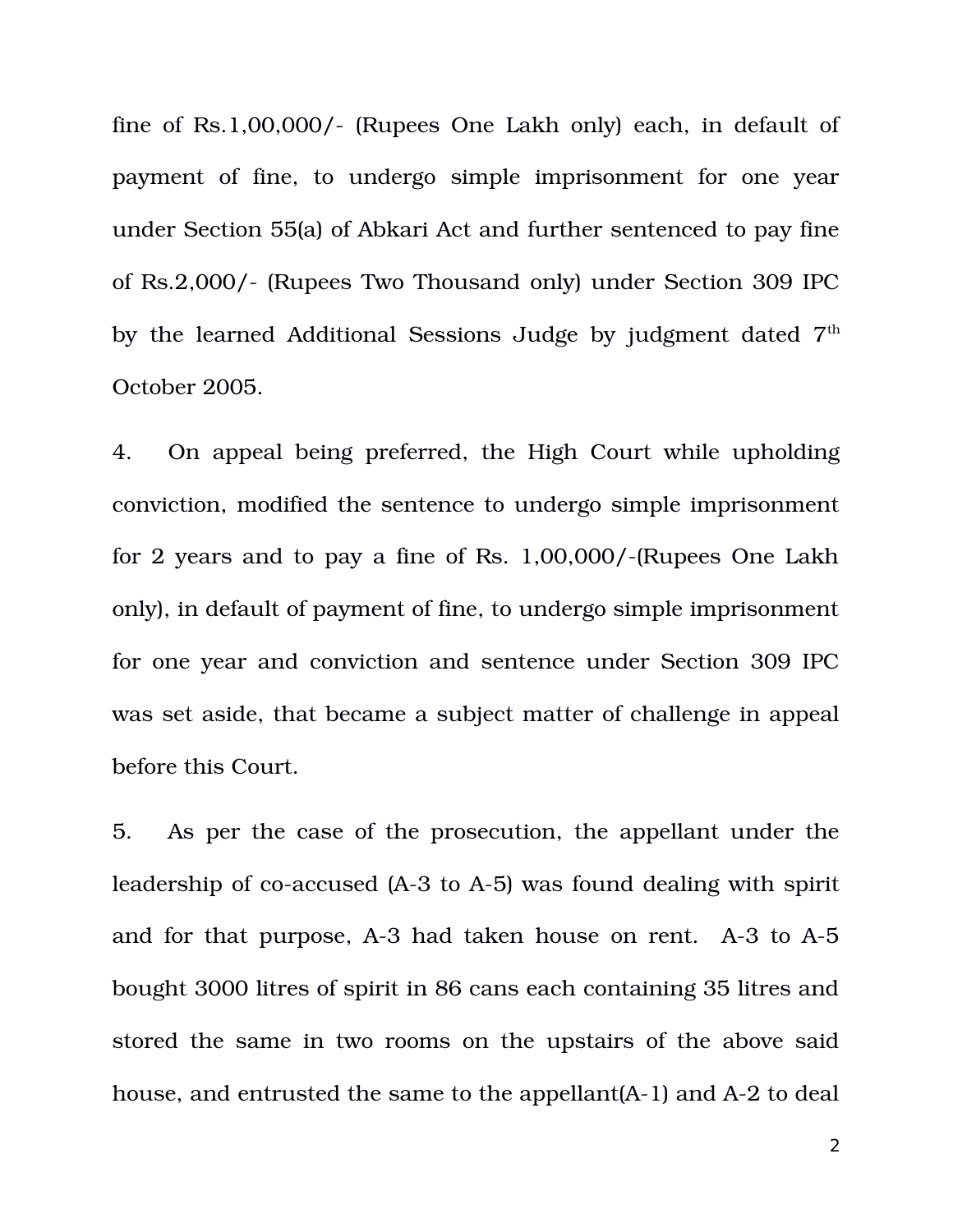with it on commission basis. This was detected on  $12<sup>th</sup>$  June, 1999 at about  $01:55$  a.m. by PW-10 and his police party. When the appellant and A2 came to know about the same, they attempted to commit suicide by inflicting injuries on the wrist portion of their hands, and thus, according to the prosecution, the accused committed offence under Section 55(a) of the Abkari Act and Section 309 IPC.

6. To substantiate the case, prosecution examined PW-1 to PW-11. In support of the defence, four witnesses were examined as DW-1 to DW-4 and the record was exhibited during the course of trial.

7. After going through the evidence and documents, the trial Court found the appellant  $(A-1)$ ,  $A-2$  and  $A-3$  guilty and convicted them under Section 55(a) of the Abkari Act and A-1 and A-2 under Section 309 IPC.

8. The High Court on appeal being preferred, perused the record and upheld the conviction of the appellant under Section 55(a) of the Abkari Act but modified the sentence to undergo simple imprisonment of two years and fine of Rs. 1,00,000/-(Rupees One

3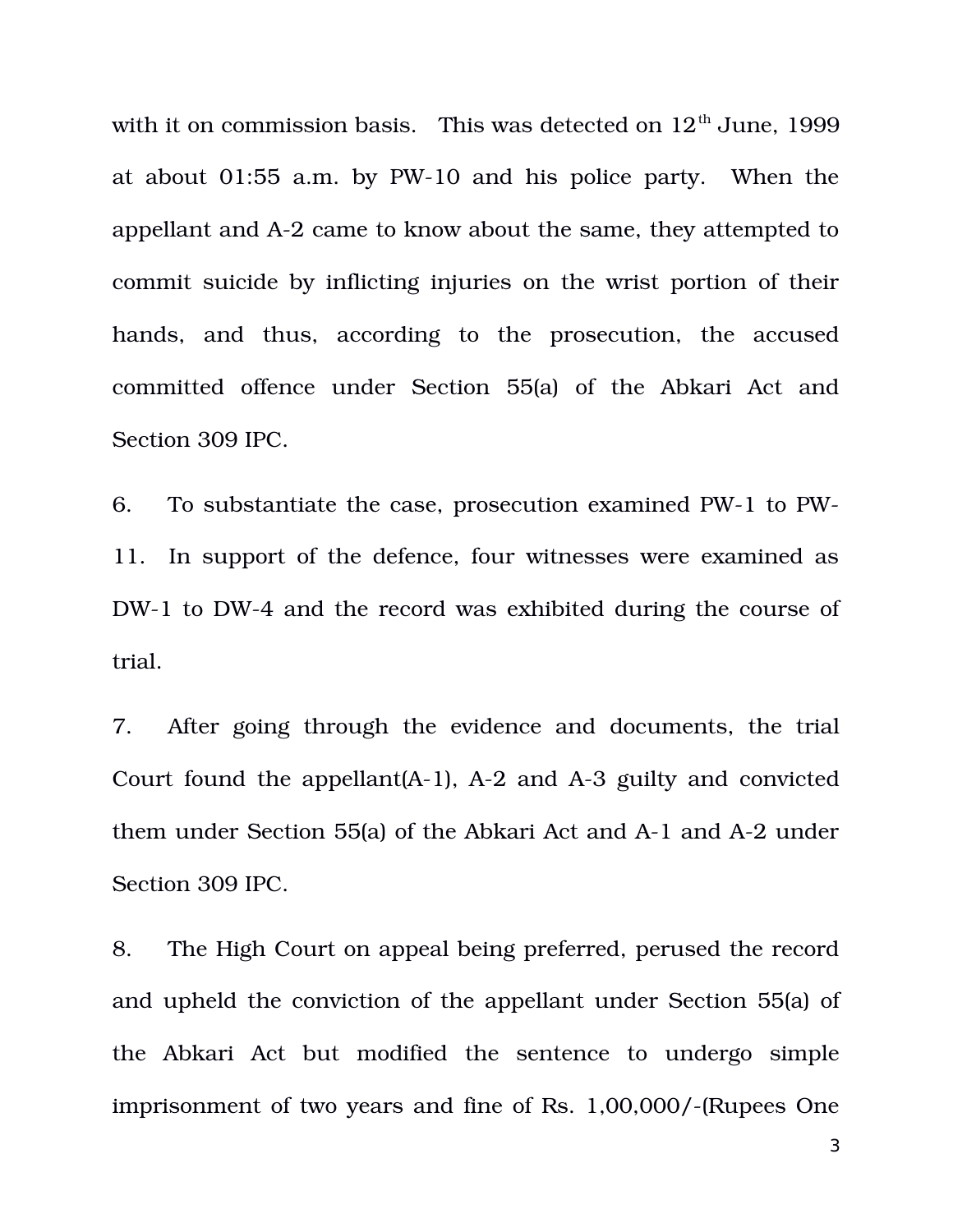Lakh only), in default of payment of fine, the appellant was directed to undergo simple imprisonment for one year and set aside conviction under Section 309 IPC.

9. We have heard learned counsel for the parties and with their assistance have gone through the record as well as statements of PW1 to PW11 and also the statement of the accused appellant recorded under Section 313 CrPC and find no reason to deviate from the finding of conviction returned by the learned trial Court and confirmed by the High Court under the impugned judgment.

10. At the same time, taking into consideration the overall aspect of the matter and the fact that 23 years have been rolled by this time from the date of incident and also noticing that there are no criminal antecedents against the appellant as indicated in Para 20 of the impugned judgment, while upholding conviction under Section 55(a), consider it appropriate to modify the sentence to simple imprisonment of one year and to pay a fine of Rs. 1,00,000/ (Rupees One Lakh only), in default of payment of fine, to further undergo simple imprisonment of six months.

11. With this modification, the appeal stands disposed of.

4